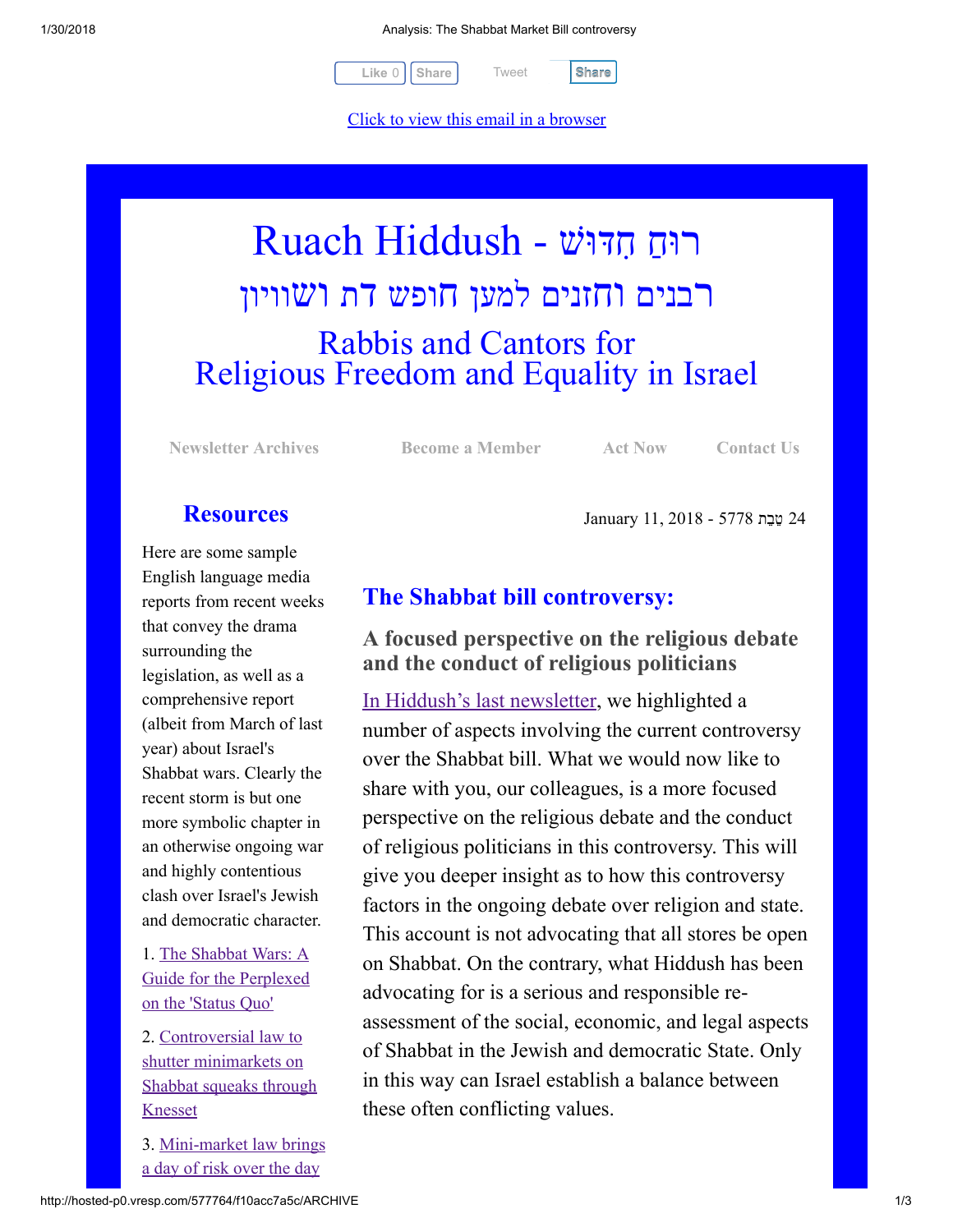#### [of rest](https://www.timesofisrael.com/minimarket-law-brings-a-day-of-risk-over-the-day-of-rest/)

4. Ahead of Shabbat bill ballot, Netanyahu says a ['no' vote betrays coalition](https://www.timesofisrael.com/ahead-of-shabbat-bill-ballot-netanyahu-warns-no-votes-could-topple-coalition/)

5. Shas backtracks on scheme to make sick [minister resign ahead of](https://www.timesofisrael.com/shas-backtracks-on-scheme-to-make-sick-minister-resign-ahead-of-shabbat-vote/) Shabbat vote

6. MK Glick was pressured to go from [wife's funeral to Knesset](https://www.timesofisrael.com/mk-glick-was-pressured-to-go-from-wifes-funeral-to-knesset-for-vote-spokesman/) for vote — spokesman

7. Coalition said struggling to muster [majority for Shabbat bill](https://www.timesofisrael.com/coalition-said-struggling-to-muster-majority-for-shabbat-bill/)

## Contact us

Email: [ruach@hiddush.org](http://hosted-p0.vresp.com/577764/f10acc7a5c/ruach@hiddush.org) Phone (US):  $415-261-$ 3404 [Phone \(Israel\): 054-779-](callto:054-779-1179) 1179

#### 1/30/2018 Analysis: The Shabbat Market Bill controversy

The Israeli public discourse and news bulletins were dominated by the updates and reports on the status of the Shabbat bill. Below, we are highlighting the views of the religious participants in the debate. This debate helps us understand the positions of the religious players in Israel's religion-state debate.

It's important to appreciate how heated the debates over this Shabbat bill were. There was a record setting filibuster effort on the part of the opposition, with extremely contentious and sensitive crisis points that brought out some of the most contentious issues – and some of the most objectionable initiatives – due to the pressure to deliver the adoption of the bill.

In this analysis, Uri Regev explores different facets of this recent controversy, which include:

- The desperation of the ultra-Orthodox parties and the Coalition to pass this bill
- Where are traditional Israeli Jews on this controversy?
- How should Israel deal with Shabbat?
- Politicians Blaming the Supreme Court
- Passing the bill by threatening to bring down the government
- Making non-religious, moralistic arguments

### [READ MORE >>>](http://rrfei.org/2018/01/shabbat-bill-controversy-focused-perspective-religious-debate-conduct-religious-politicians/)

ַ רוּ"ח ִ ּ חדוּ"שׁ היא ארגון של רבנים וחזנים הפועל למימוש מלא של הבטחת מגילת הצעמאות לחופש דת ושוויון. מימוש הבטחה זו חיוני לחיזוק זהותה של מדינת ישראל כמדינה יהודית ודמוקרטית ולהמשך השותפות עם העם היוהדי לתפוצותיו.